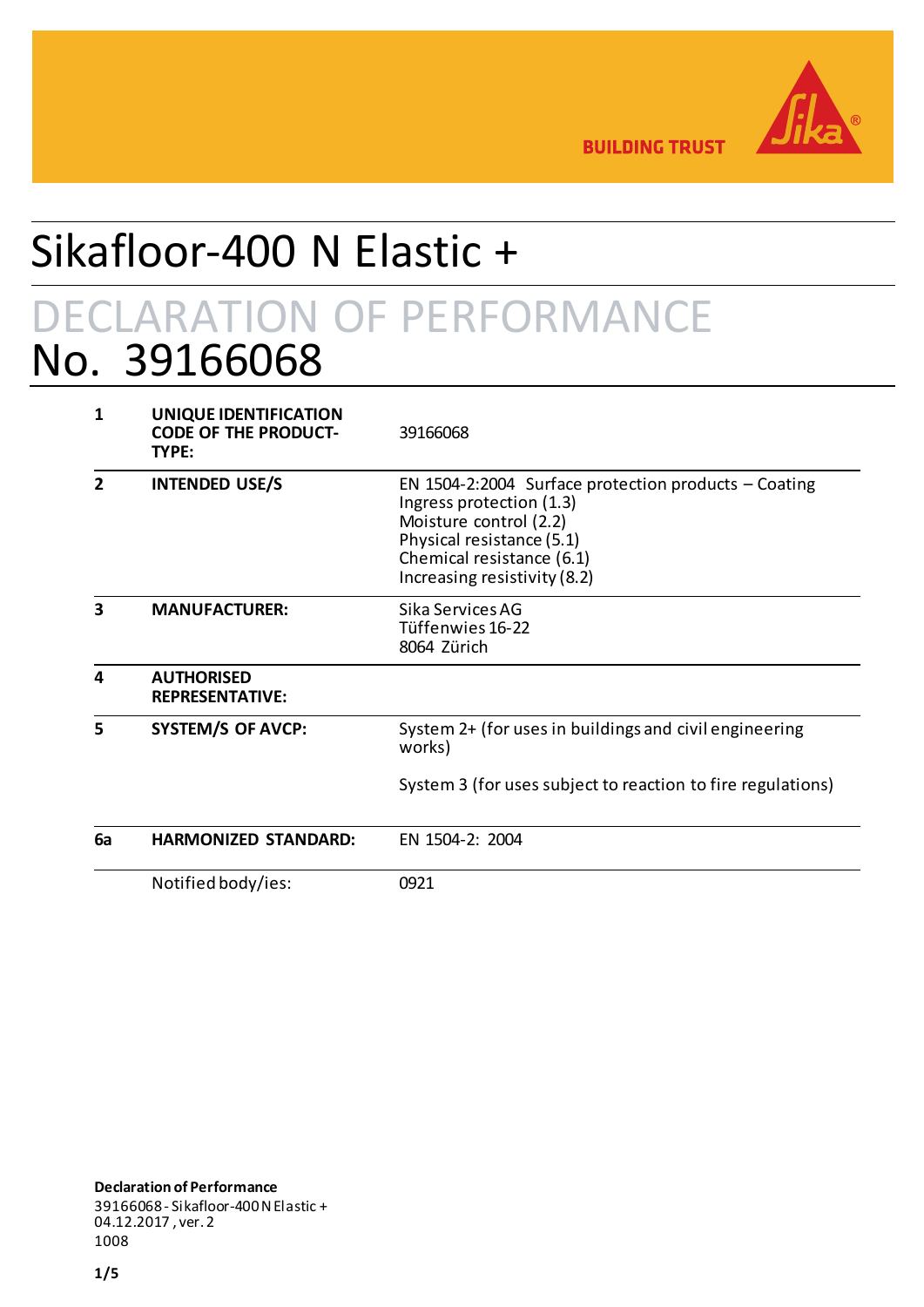**7 DECLARED PERFORMANCE/S**

| <b>Essential Characteristics</b>                        | Performance                                      | <b>AVCP</b>         | <b>Harmonized</b><br><b>Technical</b><br>Specification |
|---------------------------------------------------------|--------------------------------------------------|---------------------|--------------------------------------------------------|
| Linear shrinkage:                                       | <b>NPD</b>                                       | System 2+           |                                                        |
| Compressive strength:                                   | <b>NPD</b>                                       | System 2+           |                                                        |
| Coefficient of thermal expansion:                       | <b>NPD</b>                                       | System 2+           |                                                        |
| Abrasion resistance (Taber test) <sup>1)</sup> :        | weight loss < 3000 mg                            | System 2+           |                                                        |
| Cross cut:                                              | <b>NPD</b>                                       | System 2+           |                                                        |
| Permeability to CO <sub>2</sub> :                       | $sD$ >50 m                                       | System 2+           |                                                        |
| Water vapor permeability:                               | Class <sub>II</sub>                              | System 2+           |                                                        |
| Capillary absorption and<br>permeability to water:      | $w<0,1$ kg/(m <sup>2</sup> x h <sup>0,5</sup> )  | System 2+           |                                                        |
| Thermal compatibility:                                  | <b>NPD</b>                                       | System 2+           |                                                        |
| Resistance to thermal shock                             | <b>NPD</b>                                       | System 2+           |                                                        |
| Chemical resistance:                                    | <b>NPD</b>                                       | System 2+           | EN 1504-2:2004                                         |
| Resistance to severe chemical<br>attack <sup>2)</sup> : | Class I                                          | System 2+           |                                                        |
| Crack bridging ability:                                 | <b>NPD</b>                                       | System 2+           |                                                        |
| Impact resistance:                                      | <b>NPD</b>                                       | System 2+           |                                                        |
| Adhesion strength by pull off test:                     | $\geq$ 1,5 (1,0) <sup>3)</sup> N/mm <sup>2</sup> | System 2+           |                                                        |
| Reaction to fire:                                       | $E_{fl}$                                         | System <sub>3</sub> |                                                        |
| Skid resistance:                                        | <b>NPD</b>                                       | System 2+           |                                                        |
| Artificial weathering:                                  | <b>NPD</b>                                       | System 2+           |                                                        |
| Antistatic behavior:                                    | <b>NPD</b>                                       | System 2+           |                                                        |
| Adhesion to wet concrete:                               | <b>NPD</b>                                       | System 2+           |                                                        |
| Dangerous substances:                                   | <b>NPD</b>                                       | System 2+           |                                                        |

<sup>1)</sup> Additionally the requirements according to EN 13813 have to be fulfilled

2) Please refer to the Sikafloor Chemical Resistance Chart

<sup>3)</sup> The value in brackets is the lowest accepted value of any reading.



**BUILDING TRUST** 

### **Declaration of Performance**

39166068- Sikafloor-400 N Elastic + 04.12.2017 , ver. 2 1008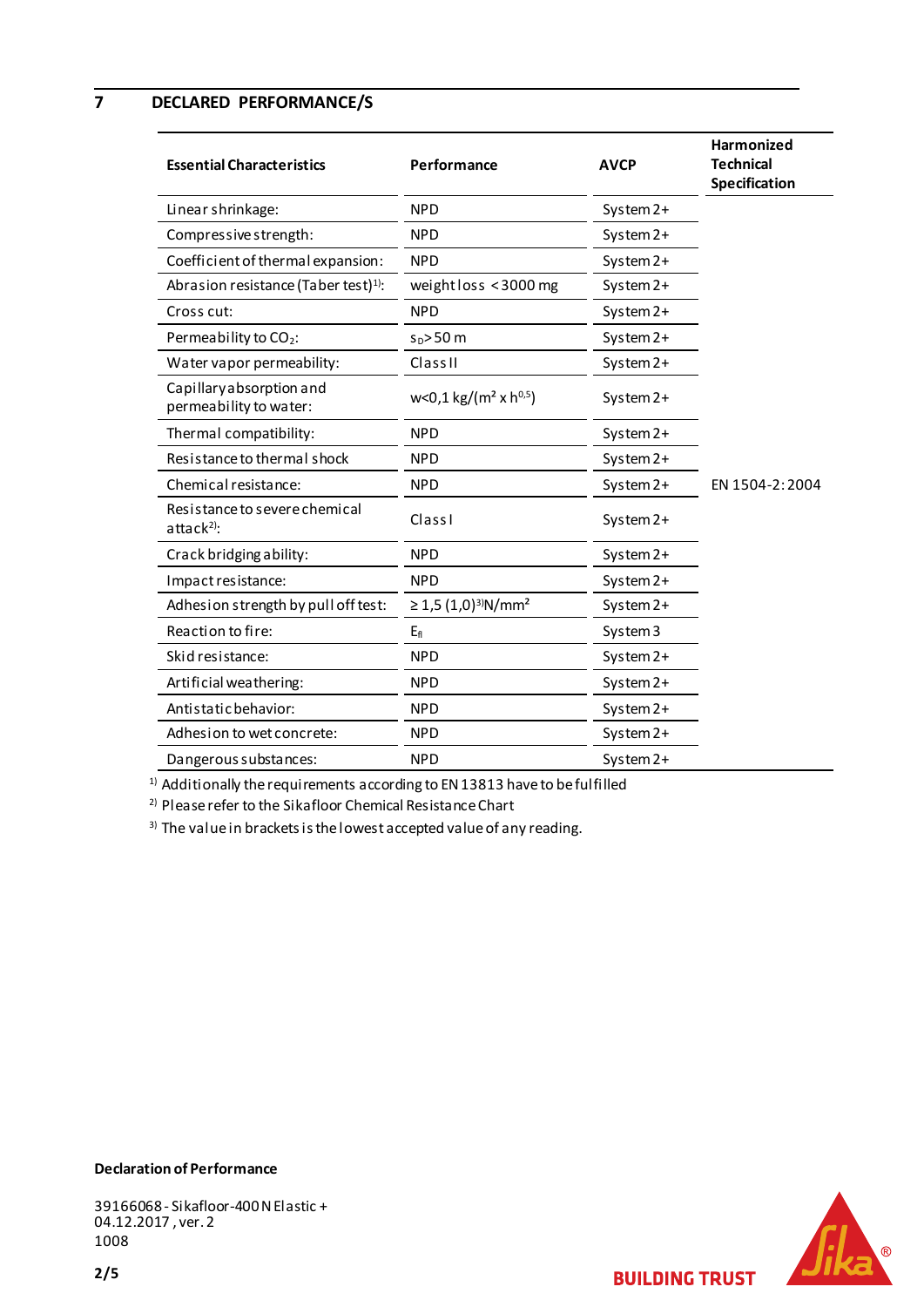## **8 APPROPRIATE TECHNICAL DOCUMENTATION AND/OR - SPECIFIC TECHNICAL DOCUMENTATION**

The performance of the product identified above is in conformity with the set of declared performance/s. This declaration of performance is issued, in accordance with Regulation (EU) No 305/2011, under the sole responsibility of the manufacturer identified above.

Signed for and on behalf of the manufacturer by:

Name: Kostas Mourikis Function: TMM Flooring At Athens on 23 March 2020 Name: Alexandros Melissourgos Function: Technical Manager At Athens on 23 March 2020

End of information as required by Regulation (EU) No 305/2011

## **RELATED DECLARATION OF PERFORMANCE**

| <b>Product name</b>         | <b>Harmonized standard</b> | DoP number |
|-----------------------------|----------------------------|------------|
| Si kafloor-400 N El astic + | EN 13813:2002              | 66497611   |

## **Declaration of Performance**

39166068- Sikafloor-400 N Elastic + 04.12.2017 , ver. 2 1008



**BUILDING TRUST**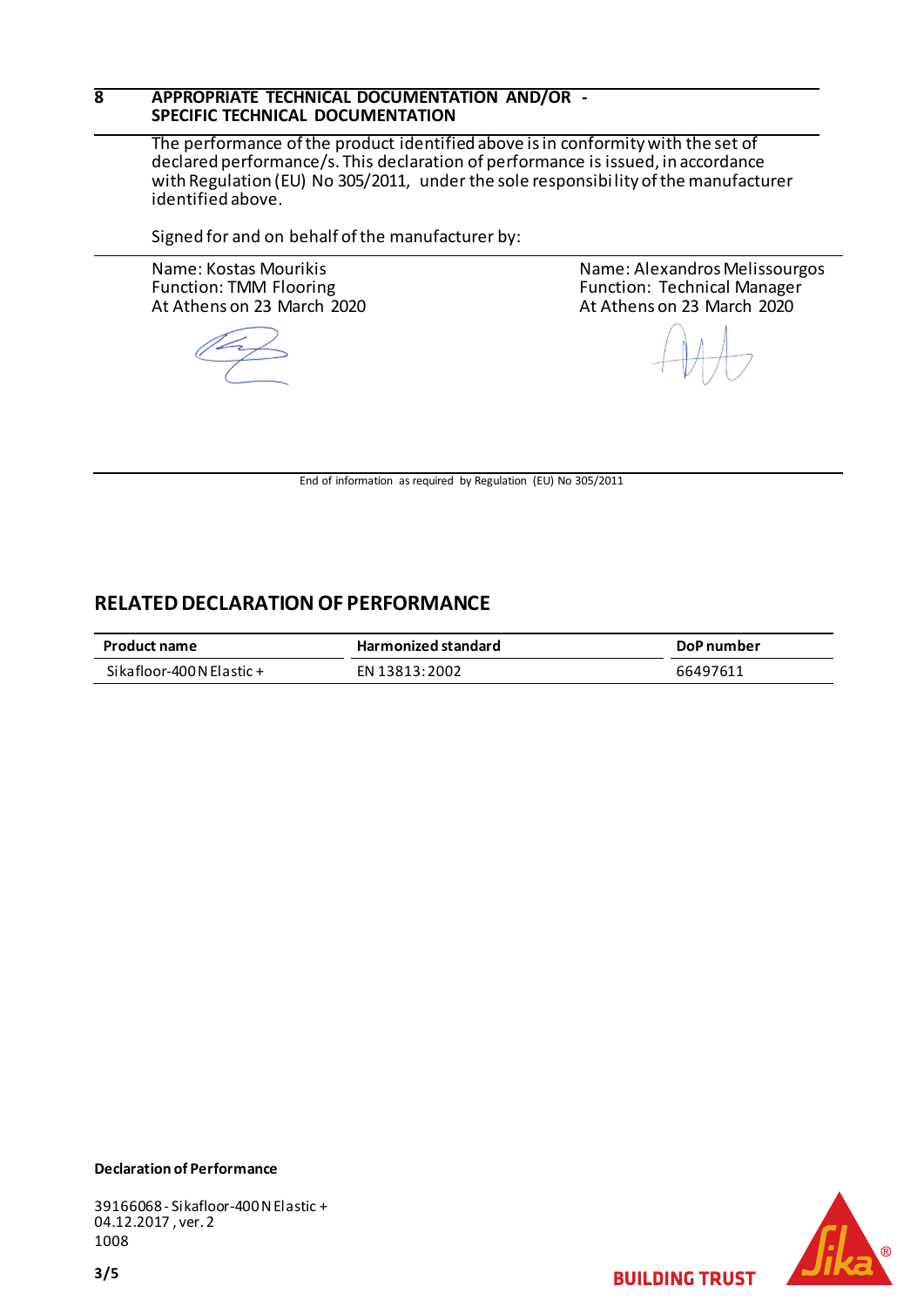|                                                    | 08                                                                                                       |
|----------------------------------------------------|----------------------------------------------------------------------------------------------------------|
|                                                    | EN 1504-2:2004                                                                                           |
|                                                    | DoP No. 39166068                                                                                         |
|                                                    | Sika Services AG, Zürich, Switzerland                                                                    |
|                                                    | Notified Body 0921                                                                                       |
|                                                    | Surface protection products - Coating: Ingress protection (1.3)                                          |
|                                                    | Moisture control (2.2) Physical resistance (5.1) Chemical resistance (6.1) Increasing resistivity (8.2)) |
| Abrasion resistance (Taber test):                  | weight loss < 3000 mg                                                                                    |
| Permeability to CO <sub>2</sub> :                  | $s_0 > 50$ m                                                                                             |
| Water vapor permeability:                          | <b>Class II</b>                                                                                          |
| Capillary absorption and permeability to<br>water: | $w<0,1$ kg/( $m2$ x h0,5)                                                                                |
| Resistance to severe chemical attack:              | ClassI                                                                                                   |
| Adhesion strength by pull off test:                | $\geq$ 1,5 (1,0)N/mm <sup>2</sup>                                                                        |

## **ECOLOGY, HEALTH AND SAFETY INFORMATION (REACH)**

For information and advice on the safe handling, storage and disposal of chemical products, users shall refer to the most recent Safety Data Sheet (SDS) containing physical, ecological, toxicological and other safety related data.

## **LEGAL NOTE**

The information, and, in particular, the recommendations relating to the application and end-use of Sika products, are given in good faith based on Sika's current knowledge and experience of the products when properly stored, handled and applied under normal conditions in accordance with Sikas recommendations. In practice, the differences in materials, substrates and actual site conditions are such that no warranty in respect of merchantability or of fitness for a particular purpose, nor any liability arising out of any legal relationship whatsoever, can be inferred either from this information, or from any written recommendations, or from any other advice offered. The user of the product must test the products suitability for the intended application and purpose. Sika reserves the right to change the properties of its products. The proprietary rights of third parties must be observed. All orders are accepted subject to our current terms of sale and delivery. Users must always refer to the most recent issue of the local Product Data Sheet for the product concerned, copies of which will be supplied on request.

#### **Declaration of Performance**

39166068- Sikafloor-400 N Elastic + 04.12.2017 , ver. 2 1008

**BUILDING TRUST**